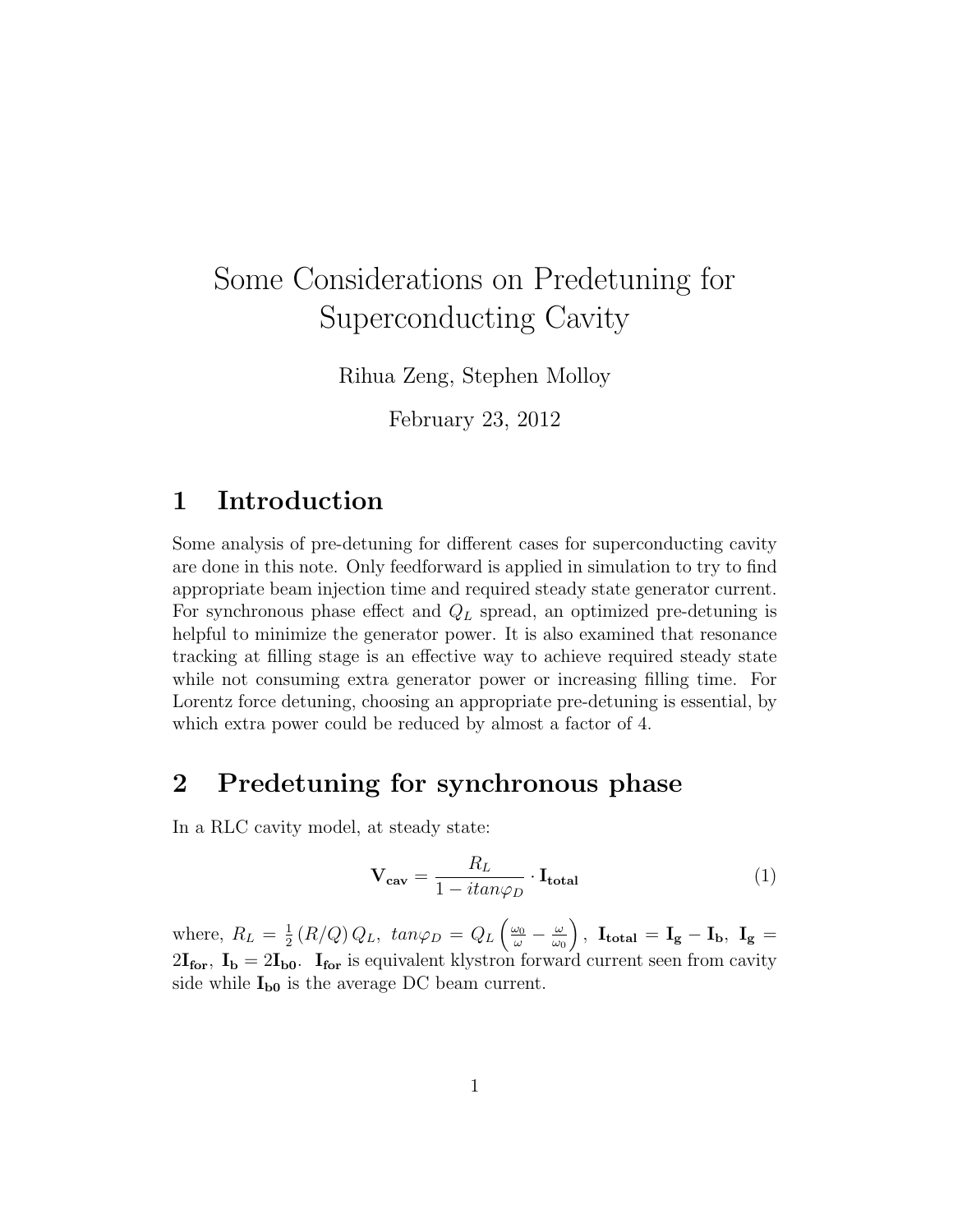If we take the cavity voltage as the reference, i.e.,  $V_{cav} = V_{cav} + i \cdot 0$ , and correspondingly write the current with the complex form:

$$
\mathbf{I_g} = I_{gr} + iI_{gi}
$$
  
\n
$$
\mathbf{I_b} = I_{br} + iI_{bi}
$$
\n(2)

giving the known  $V_{cav}$  and the detuning of the cavity, we can conclude the required Ig as follows:

$$
I_{gr} = \frac{V_{cav}}{R_L} + I_b cos\varphi_b
$$
\n<sup>(3)</sup>

$$
I_{gi} = -\frac{V_{cav}}{R_L} \tan \varphi_D - I_b \sin \varphi_b \tag{4}
$$

Minimum power is required when  $I_{gi} = 0$  and  $I_g^2 R_L$  is minimized by optimizing  $Q_L$ , i.e.,

$$
Q_{L,opt} = \frac{V_{cav}}{0.5 \left(R/Q\right) I_b \cos\varphi_b} \tag{5}
$$

$$
tan\varphi_D = -tan\varphi_b \tag{6}
$$

where,  $\varphi_b$  is the synchronous phase.

Ideally, the steady state is achieved immediately when having the beam injected in a proper time  $t_{inj} = \tau ln2$ .

# 3 Predetuning during filling stage

At filling stage, the cavity is behaving as transient intermediate state as the cavity voltage rises gradually to the nominal value. During the filling time, the pre-detuning keeps working but there is no beam compensating this, which leads to a perturbation to steady state as shown in the left figure of Figure 1. To avoid this perturbation, one effective way is to track the cavity resonant frequency by modulating the phase of the klystron input signal as  $\varphi = \int \Delta \omega dt$ . In this case, the cavity amplitude response identically to the resonant case, but the cavity phase is increasing by the term  $\int \Delta \omega dt$ . It has to be noted that applying a proper phase offset is important to make the phase approaching to the design value at beam injection time.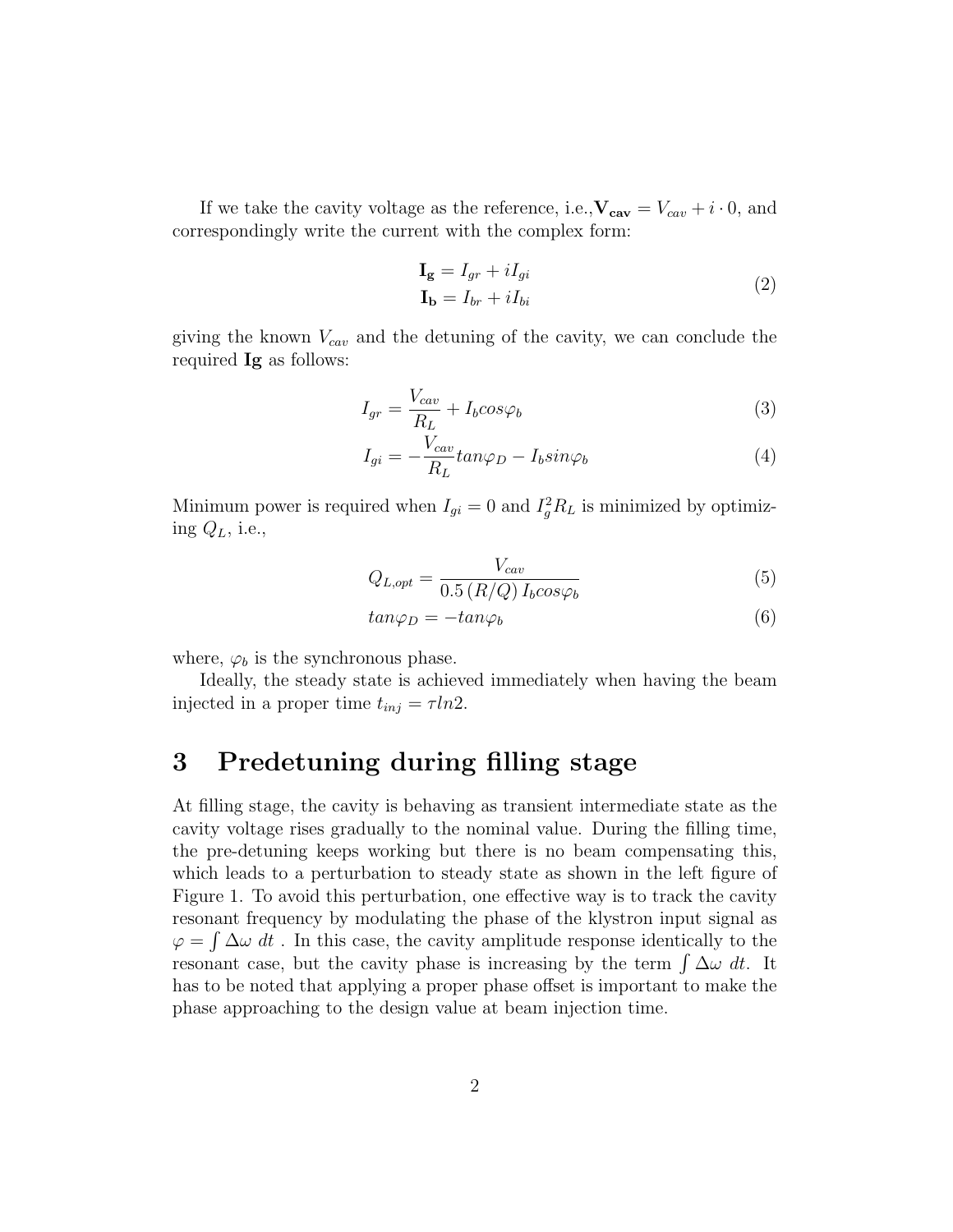

Figure 1: Cavity amplitude without/with resonance tracking at filling stage

## 4 Predetuning for  $Q_L$  spread

Some extra power is required when the  $Q_L$  is not optimized but fixed to a reference value. Minimum required power is reached with  $I_{gi} = 0$  in equation 4 via proper pre-detuning:

$$
tan\varphi_D = -\frac{R_L I_b sin\varphi_b}{V_{cav}} = -\frac{Q_L}{Q_{L, opt}} tan\varphi_b \tag{7}
$$

for the superconducting cavity,  $tan\varphi_D \approx 2Q_L \frac{\Delta\omega}{\omega_{DE}}$  $\frac{\Delta\omega}{\omega_{RF}}$  and  $R_L = \frac{1}{2}$  $\frac{1}{2} (R/Q) Q_L$ . To let  $I_{gi} = 0$ , then we have,

$$
\Delta\omega = -\frac{\omega_{RF} \left( R/Q \right) I_b sin \varphi_b}{4V_{cav}} \tag{8}
$$

it can be seen clearly that equation 8 is independent with  $Q_L$ , which means  $I_{gi}$  is kept 0 under constant pre-detuned frequency  $\Delta\omega$ , no matter how much  $Q_L$  varies.

However,  $Q_L$  variation indeed affect the beam injection time. In order to reach the voltage required at flat top, the beam injection time is chosen as follows (RF signal is tracking the resonant frequency during filling stage):

$$
V_{cav} = I_g R_L \left( 1 - e^{-\frac{t_{inj}}{\tau}} \right) \tag{9}
$$

where  $\tau = \frac{2Q_L}{\omega_0}$  $\frac{Q_L}{\omega_0}$ . Assuming that the generator current is kept the same at the filling stage and at the injection time, we can get  $t_{inj}$  by combining equation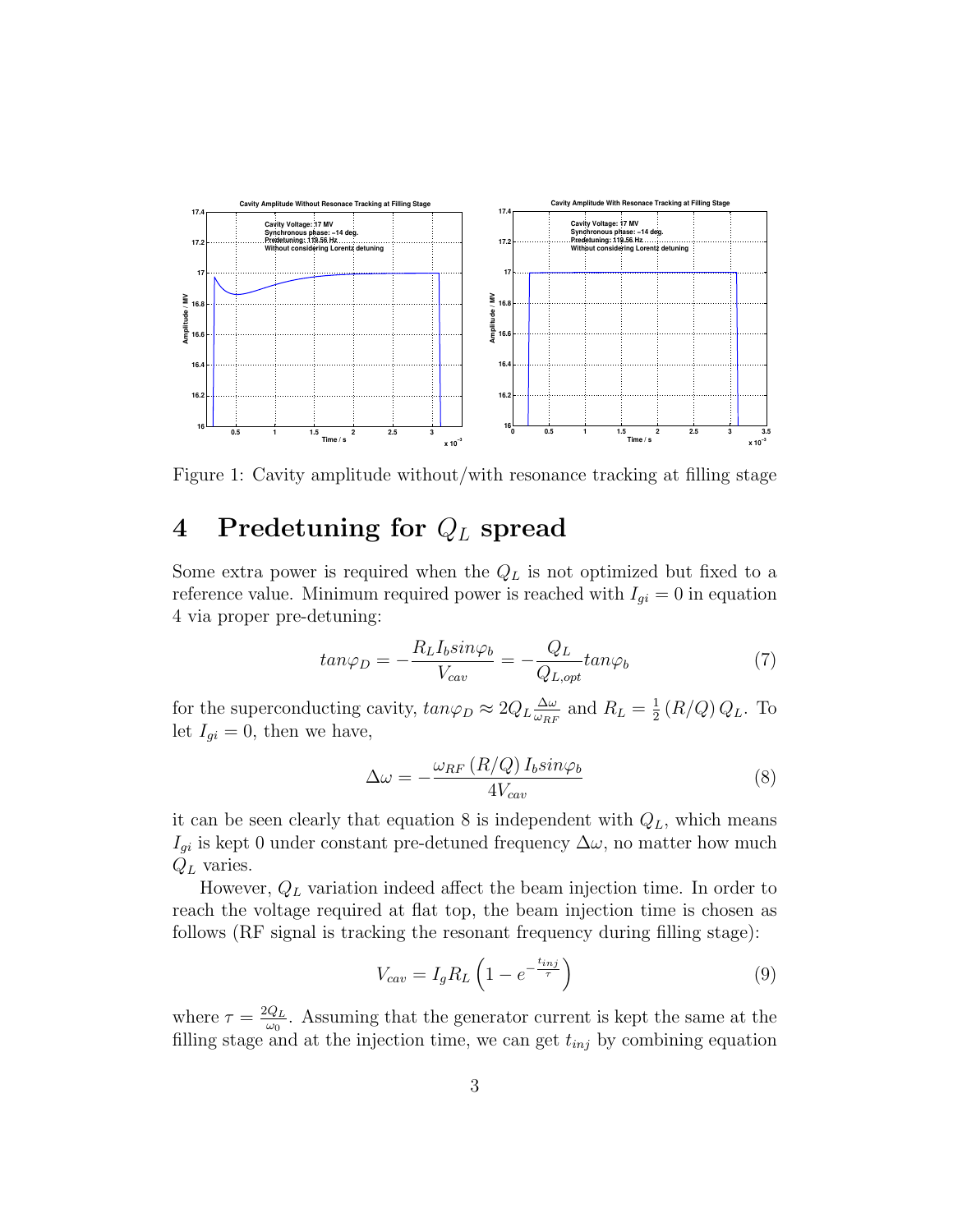3 and equation 9:

$$
t_{inj} = \tau ln\left(\frac{I_{gr}}{I_b cos \varphi}\right) \tag{10}
$$

It should be noted that the  $t_{inj}$  obtained in equation 10 can not apply in the case without resonance tracking at filling stage, in which it is hard to keep a constant voltage by only adjusting the  $t_{inj}$  under constant generator current. A further analysis about injection time has been made in appendix from a viewpoint of transient analysis. The injection time could be changeable at a cost of consuming more generator power or prolonging the filling time. In that case, the phase and amplitude of the voltage at the end of filling must equals that of the steady state voltage in order to keep a constant voltage after beam injection.

#### 5 Predetuning for non-optimal beam velocity

In the case that the cavity length is not optimized for the velocity of the beam passing through the cavity, the beam obtained accelerating voltage  $V_{cav}$  is a function of beam velocity factor  $\beta$ :

$$
V_{cav}(\beta) = V_{cav}(\beta_0) \cdot \frac{4}{5\pi} \frac{\beta^2}{\beta_0^2 - \beta^2} cos\left(\frac{\beta_0}{\beta} \frac{5\pi}{2}\right)
$$
(11)

where  $V_{cav}(\beta_0)$  is the voltage of the cavity which is optimally designed to match the beam velocity. If we define the variable  $T_b(\beta)$  to replace the long term  $\frac{4}{5\pi}$  $\beta^2$  $\frac{\beta^2}{\beta_0^2-\beta^2}cos\left(\frac{\beta_0}{\beta}\right)$ β  $5\pi$  $\left(\frac{5\pi}{2}\right)$ , then equation (11) becomes:

$$
V_{cav}(\beta) = V_{cav}(\beta_0) T_b(\beta)
$$
\n(12)

Meantime,  $R/Q, R_L$  is also varying as the beam velocity changes from its optimal value in different cavities, which can be presented as below:

$$
(R/Q) (\beta) = (R/Q) (\beta_0) T_b^2 (\beta)
$$
\n(13)

$$
R_L(\beta) = R_L(\beta_0) T_b^2(\beta)
$$
\n(14)

Some other items used frequently in this paper are:

$$
\frac{V_{cav}}{R_L}(\beta) = \frac{V_{cav}}{R_L}(\beta_0) \cdot \frac{1}{T_b(\beta)}
$$
(15)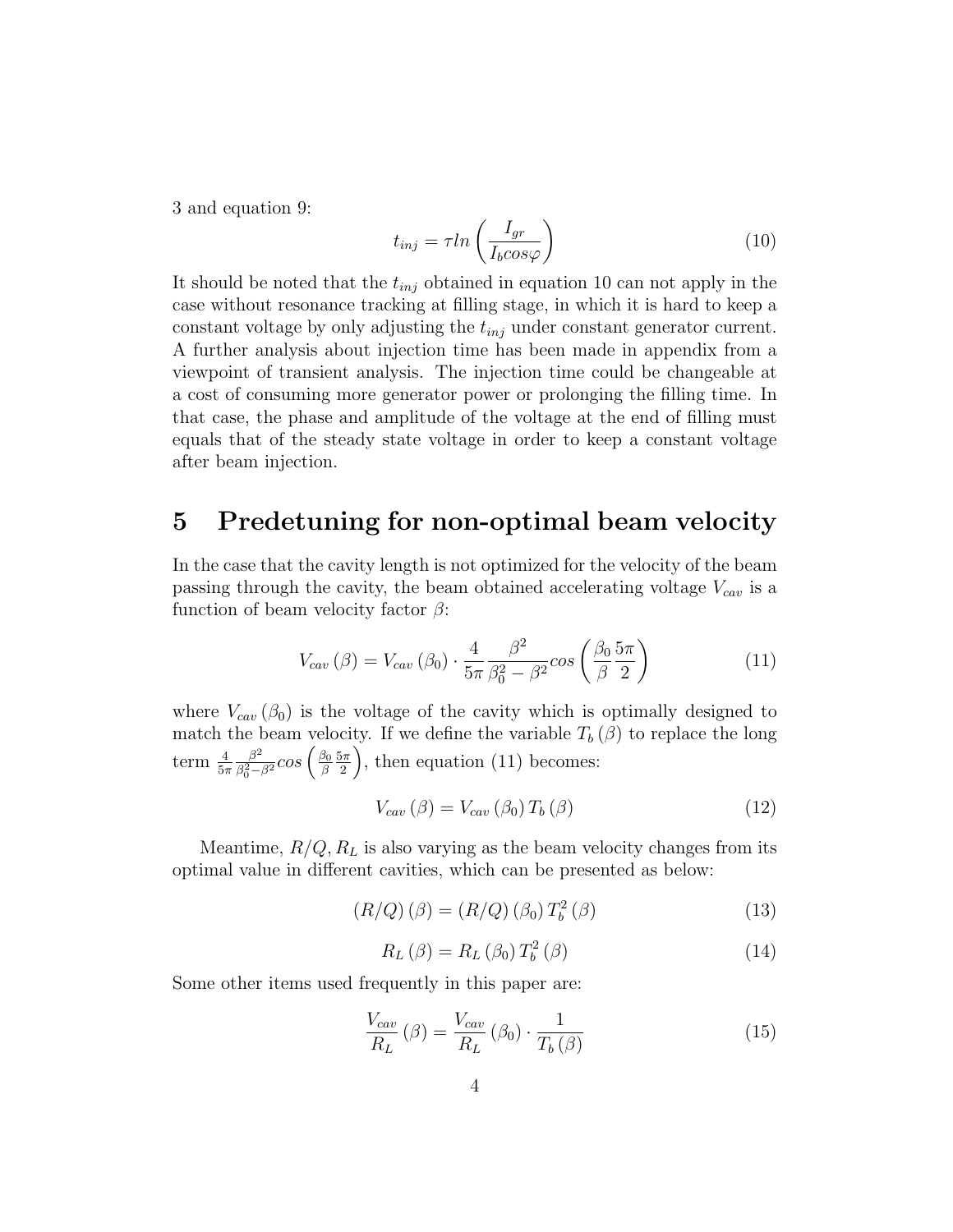$$
\frac{V_{cav}^2}{R_L}(\beta) = \frac{V_{cav}^2}{R_L}(\beta_0)
$$
\n(16)

For the non-optimal beam velocity, we can still pre-detune the cavity to minimize the generator power (make  $I_{gi} = 0$ ) as done in the last section according to equation 7. The optimal  $Q_{L, opt}$  for the cavity not matching the beam velocity could be:

$$
Q_{L,opt}(\beta) = \frac{V_{cav}}{0.5 \left(R/Q\right)(\beta) I_b cos\varphi_b} \tag{17}
$$

then, the proper pre-detuning value in this case can be calculated as follows:

$$
tan\varphi_D = -\frac{R_L(\beta) I_b sin\varphi_b}{V_{cav}} = -\frac{Q_L}{Q_{L,opt}(\beta)} tan\varphi_b
$$
 (18)

#### 6 Predetuning for Lorentz detuning

The dynamic detuning of a cavity due to lorentz force can be described by the first order differential equation:

$$
\tau_m \Delta \dot{\omega} \left( t \right) + \Delta \omega \left( t \right) = -2\pi K \cdot E_{acc}^2 \left( t \right) \tag{19}
$$

where,  $\tau_m$  is the mechanical time constant, K the Lorentz force detuning constant,  $E_{acc}$  the accelerating field, and  $\Delta\omega(t) = \omega_0(t) - \omega_{RF}$ . The first order differential equation can well describe the Lorentz force detuning but a more accurate result might be obtained by using the second order differential equation having known the mechanical modes:

$$
\Delta \ddot{\omega}_n(t) + \frac{2}{\tau_{m,n}} \Delta \dot{\omega}_n(t) + \Omega_n^2 \Delta \omega_n(t) = -2\pi K_n \Omega_n^2 \cdot E_{acc}^2(t) \tag{20}
$$

where,  $\Omega_n$  is the frequency and  $\tau_{m,n}$  is the decay constant time of mechanical mode n,  $K_n$  is the Lorentz force detuning constant for that mode,  $K = \sum K_n$ , and  $\Delta\omega_n$  is the frequency detuning caused by mechanical mode n, with the total frequency detuning  $\Delta \omega = \sum$ n  $\Delta\omega_n$ .

A simulation using 1st order differential equation for high beta superconductivity cavity is shown in the upper figure of Figure 2, in which the pattern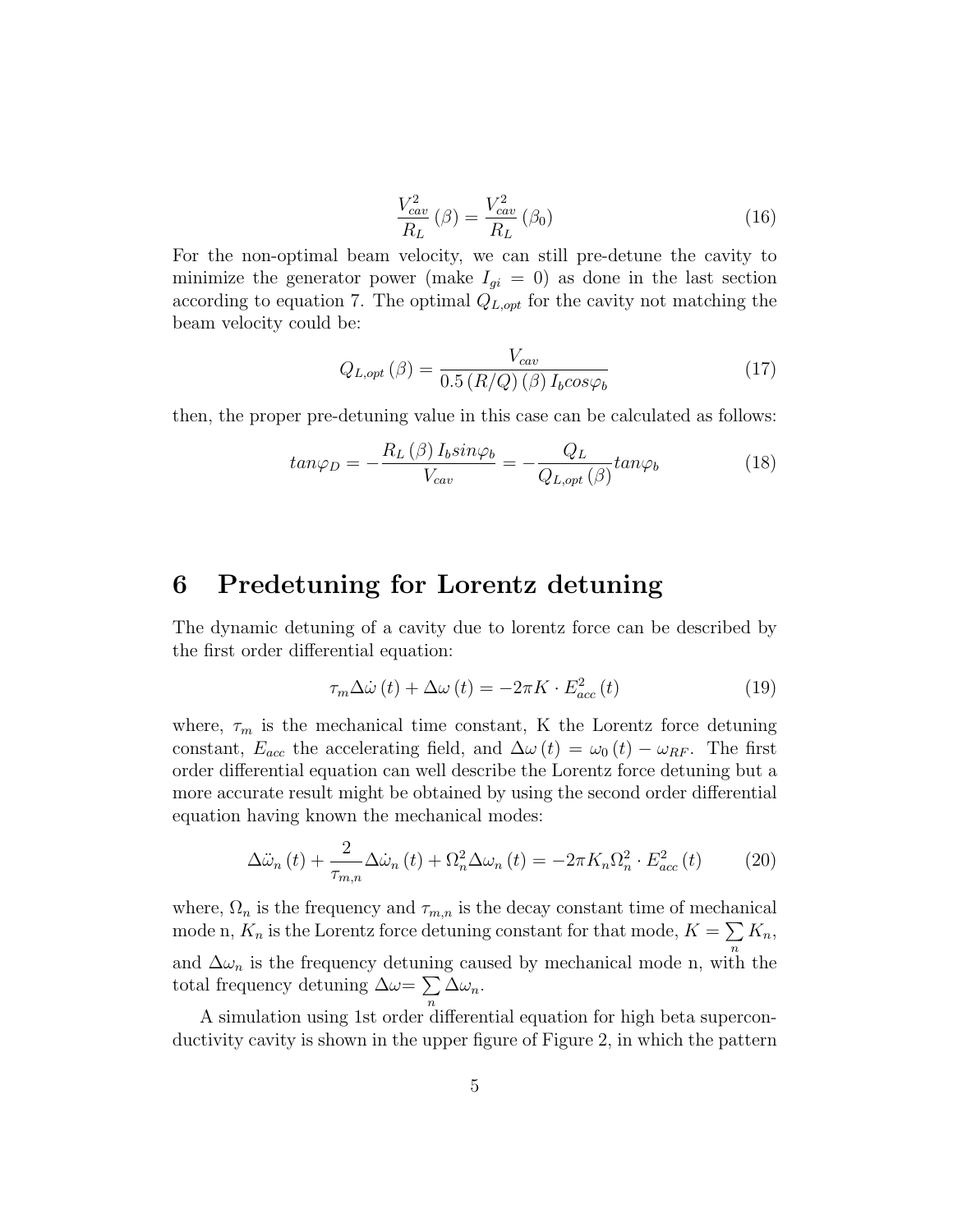

Figure 2: Lorentz detuning simulation( $a$ ) and real data in TESLA cavity( $b$ )

(b)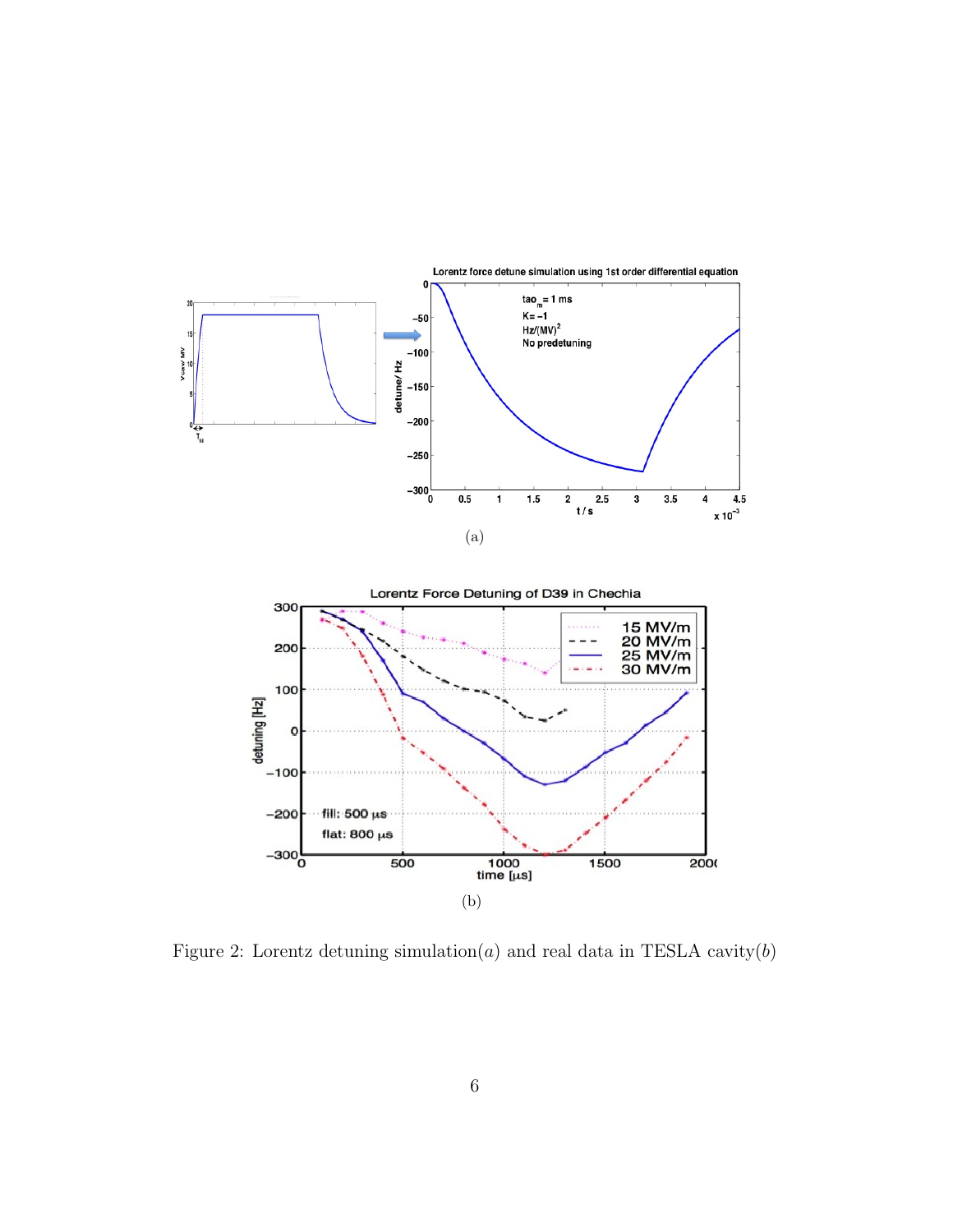of the detuning is very similar with the real data measured in Desy's cavity as listed in the bottom figure of Figure 2.

To compensate the detuning, feedfoward algorithm is employed in simulation based on equation 3 and 4. When Lorentz detuning exists, the imaginary part of the generator current  $I_q$  can be no longer kept zero, which means extra power is required for this kind of detuning if there is no piezo tuner functioning. We here write the generator power  $P_g = \frac{1}{2}$  $\frac{1}{2}|\mathbf{I}_{for}|^{2}R_{L}=\frac{1}{8}$  $\frac{1}{8}|\mathbf{I}_g|^2R_L$ below:

$$
P_g = \frac{1}{8} \left( I_{gr}^2 + I_{gi}^2 \right) R_L
$$
  
= 
$$
\frac{1}{8} R_L \left\{ \left( \frac{V_{cav}}{R_L} + I_b cos\varphi_b \right)^2 + \left( -\frac{V_{cav}}{R_L} tan\varphi_D - I_b sin\varphi_b \right)^2 \right\}
$$
 (21)

In superconducting cavity,  $tan\varphi_D \approx \frac{\Delta\omega}{\omega_M}$  $\frac{\Delta\omega}{\omega_{1/2}}$ ,  $\Delta\omega = \Delta\omega_P + \Delta\omega_L(t)$ ,  $\Delta\omega_P$  is the pre-detuning to compensate the synchronous phase operation while  $\Delta\omega_L(t)$ is due to Lorentz force detuning. When the  $Q_L$  is optimized and appropriate pre-detuning is chosen to completely cancel the synchronous phase effect as that shown in equation 5 and 6, the generator power can be written as:

$$
P_g = \frac{1}{8} \frac{V_{cav}^2}{R_L} \left( 4 + \left( \frac{\Delta \omega_L \left( t \right)}{\omega_{1/2}} \right)^2 \right) \tag{22}
$$

It is seen from the Figure 2 that  $|\Delta \omega_L(t)|$  is increasing all the way and  $\Delta\omega_L(t)$  is always negative during the beam pulse. A positive pre-detuning is therefore introduced in superconducting cavity to optimize the total effect of the Lorentz force detuning on cavity. Obviously, a postive pre-detuning for Lorentz force effect with around half of  $|\Delta \omega_L(t)|_{max}$  can reduce the peak extra power most, nearly by a factor of 4. If a maximum detuning  $|\Delta \omega_L(t)|_{max}$ is as high as the cavity half bandwidth  $\omega_{1/2}$ , then up to 25% extra power will be required to regulate the cavity field without pre-detuning, while only 6.25% extra power is needed with the right pre-detuning.

Simulations on Lorentz force detuning compensation by feedforward have been done and it is shown clearly in Figure 3 that extra power for the compensation can be well reduced under proper pre-detuning. To make the comparison in detail, the total cavity detuning under different pre-settings are also shown in Figure 4.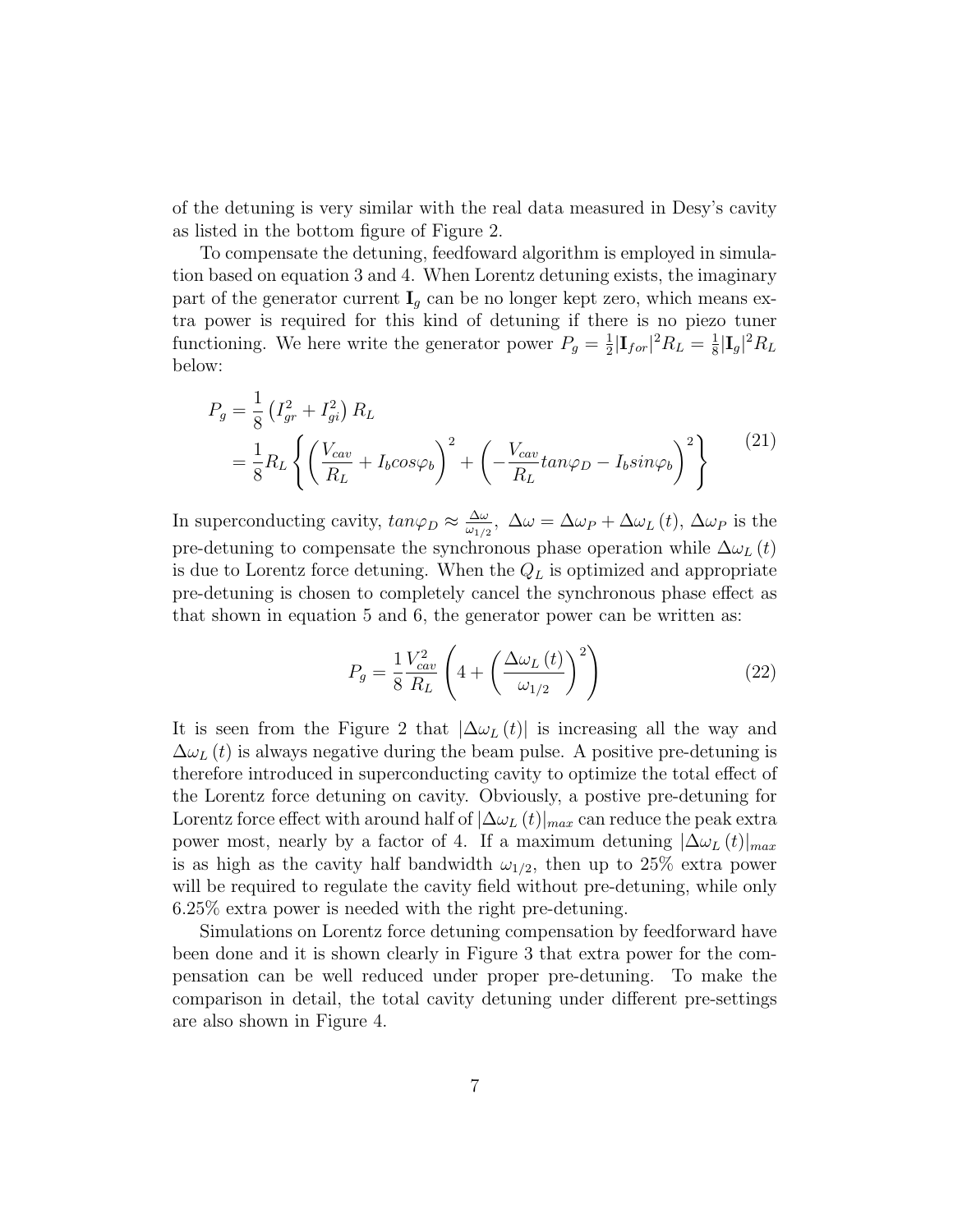In the case of non-optimal  $Q_L$ , the generator power is (assuming that proper pre-detuning has been applied to cancel the effect of synchronous phase operation):

$$
P_g = \frac{1}{8} \frac{V_{cav}^2}{R_L} \left\{ \left( 1 + \frac{R_L}{V_{cav}} I_b cos\varphi_b \right)^2 + \left( \frac{\Delta \omega_L \left( t \right)}{\omega_{1/2}} \right)^2 \right\} \tag{23}
$$

Thus the ratio of extra power for Lorentz force detuning to generator power needed in the case without Lorentz detuning can be calculated as below:

$$
\rho = \left(\frac{\Delta\omega_L(t)}{\omega_{1/2}} \cdot \frac{1}{1 + R_L I_b cos\varphi_b/V_{cav}}\right)^2
$$
  
= 
$$
\left(\frac{\Delta\omega_L(t)}{\omega_{1/2}} \cdot \frac{1}{1 + Q_L/Q_{L,opt}}\right)^2
$$
 (24)

While for the case of non-optimal beam velocity, the ratio turns to be:

$$
\rho(\beta) = \left(\frac{\Delta\omega_L(t)}{\omega_{1/2}} \cdot \frac{1}{1 + Q_L/Q_{L,opt}(\beta)}\right)^2
$$
\n(25)

### References

- [1] T. Schilcher. Vector Sum Control of Pulsed Accelerating Fields in Lorentz Force Detuned Superconducting Cavities. Ph. D. Thesis of DESY, 1998
- [2] S.Simrock, M.Grecki. Lectures on LLRF & HPRF, 5th ILC School, Switzerland, 2010.
- [3] S. Molloy. Dependence of cavity coupling on beam velocity. ESS technote, ESS/AD/0025.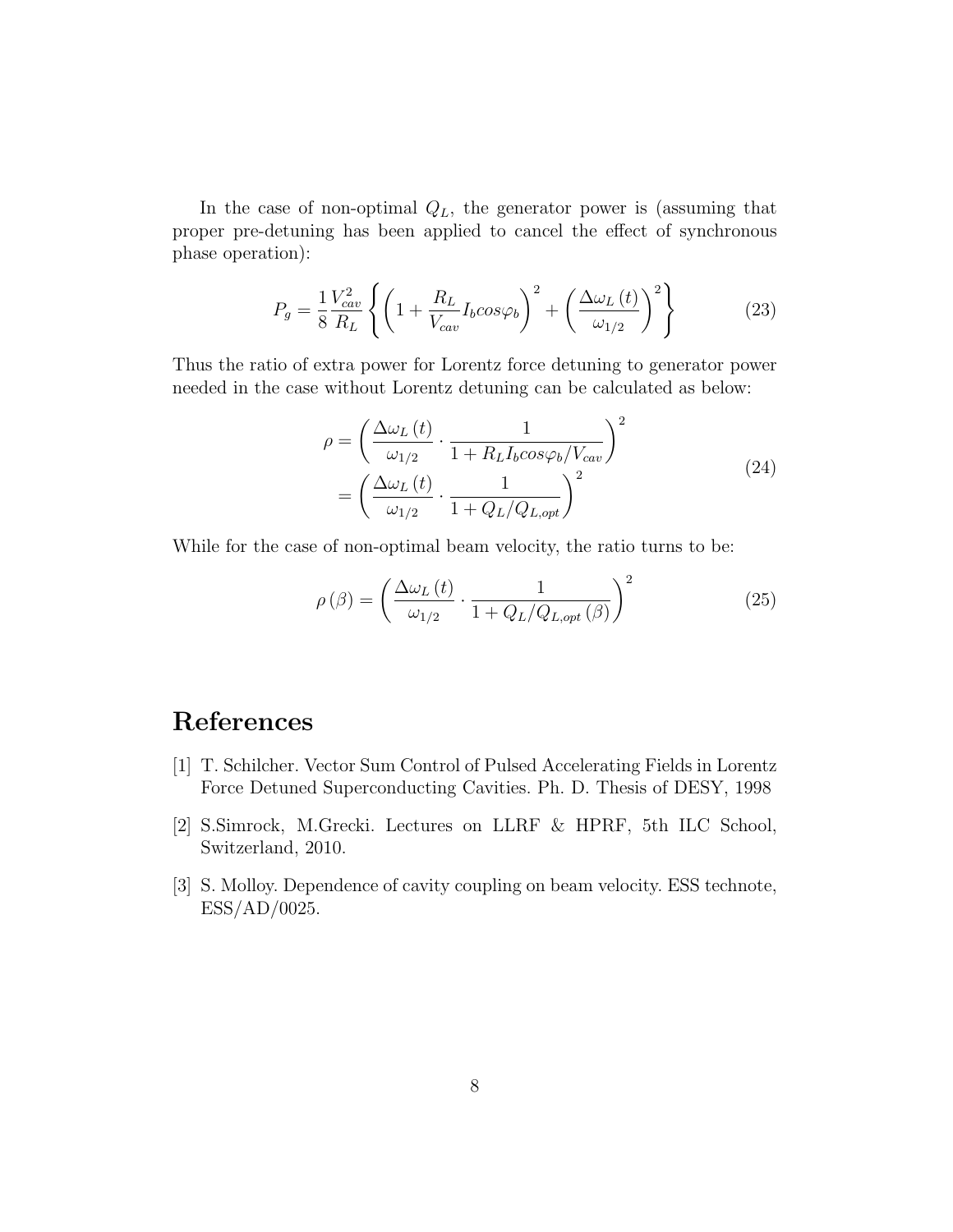

Figure 3: Cavity field control simulation by feedforward for the cases with  $(a, c, e)$  and without  $((b, d, f)$  pre-detuning for Lorentz force effect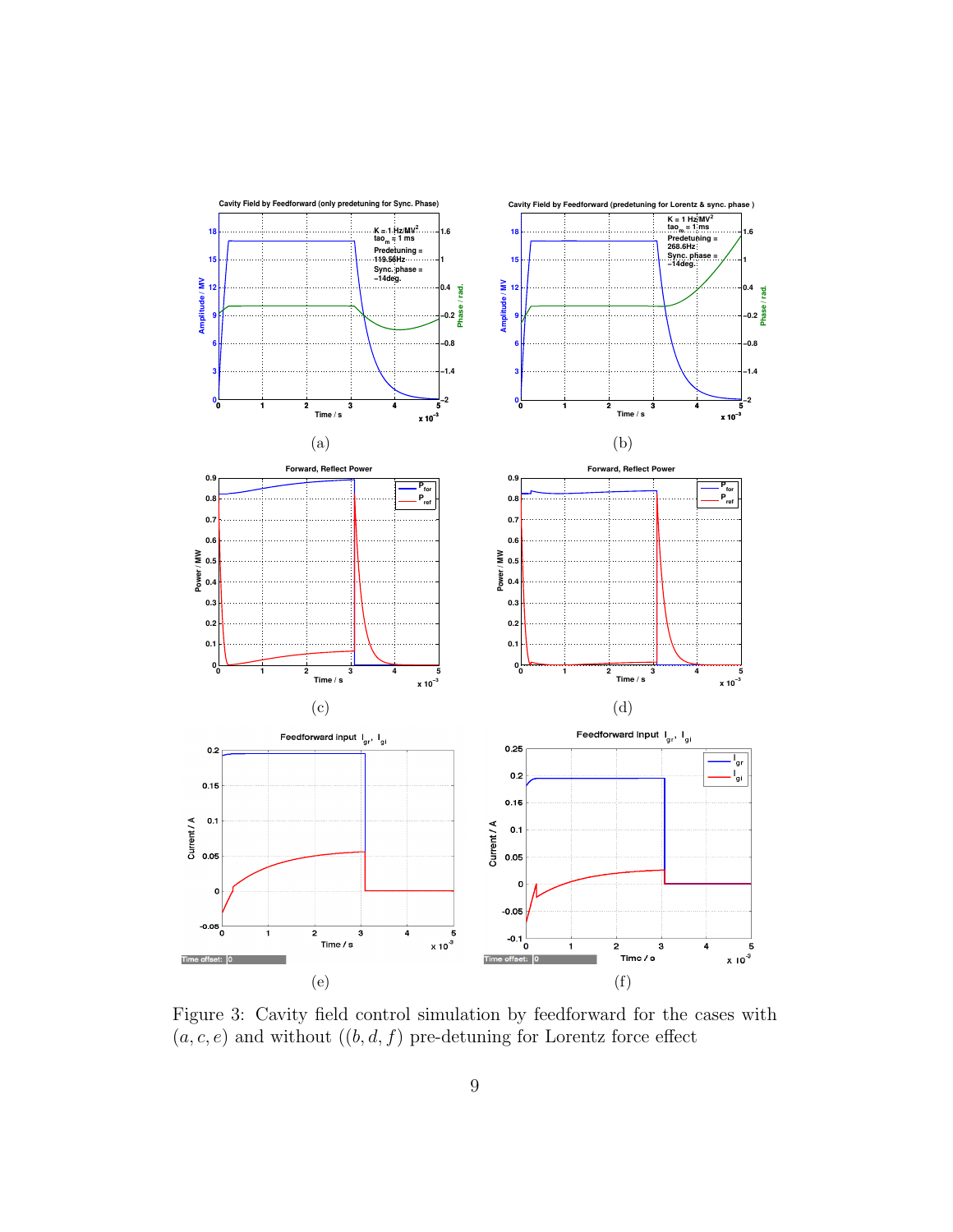

Figure 4: Total cavity detuning (lorentz force caused detuning and predetuning) for the cases with  $(a)$ , and without  $(b)$  pre-detuning for Lorentz force effect

# 7 Appendix: a transient analysis for beam injection time

$$
\ddot{\mathbf{V}}(t) + \frac{\omega_0}{Q_L} \dot{\mathbf{V}}(t) + \omega_0^2 \mathbf{V}(t) = \frac{\omega_0 R_L}{Q_L} \dot{\mathbf{I}}(t)
$$
\n(26)

$$
\mathbf{V}\left(t\right) = \mathbf{V}_c\left(t\right) \cdot e^{i\omega t} = \left(V_r\left(t\right) + iV_i\left(t\right)\right)e^{i\omega t} \tag{27}
$$

$$
\frac{1}{2\omega}\ddot{\mathbf{V}}_{\mathbf{c}} + i\frac{\omega_0}{2\omega Q_L}\dot{\mathbf{V}}_{\mathbf{c}} + i\dot{\mathbf{V}}_{\mathbf{c}} + i\frac{\omega_0}{2Q_L}\mathbf{V}_{\mathbf{c}} + \frac{1}{2\omega}(\omega_0^2 - \omega^2)\mathbf{V}_{\mathbf{c}} = \frac{\omega_0 R_L}{2\omega Q_L}\dot{\mathbf{I}} + i\frac{\omega_0 R_L}{2Q_L}\mathbf{I}
$$
\n(28)

For the superconducting cavity,  $Q_L$  is higher than  $10^5$ , and the resonance frequency  $\omega_0$  closes to the RF frequency  $\omega$ . Therefore, the first two items in equation left and the first item in the right are negligible, while the item